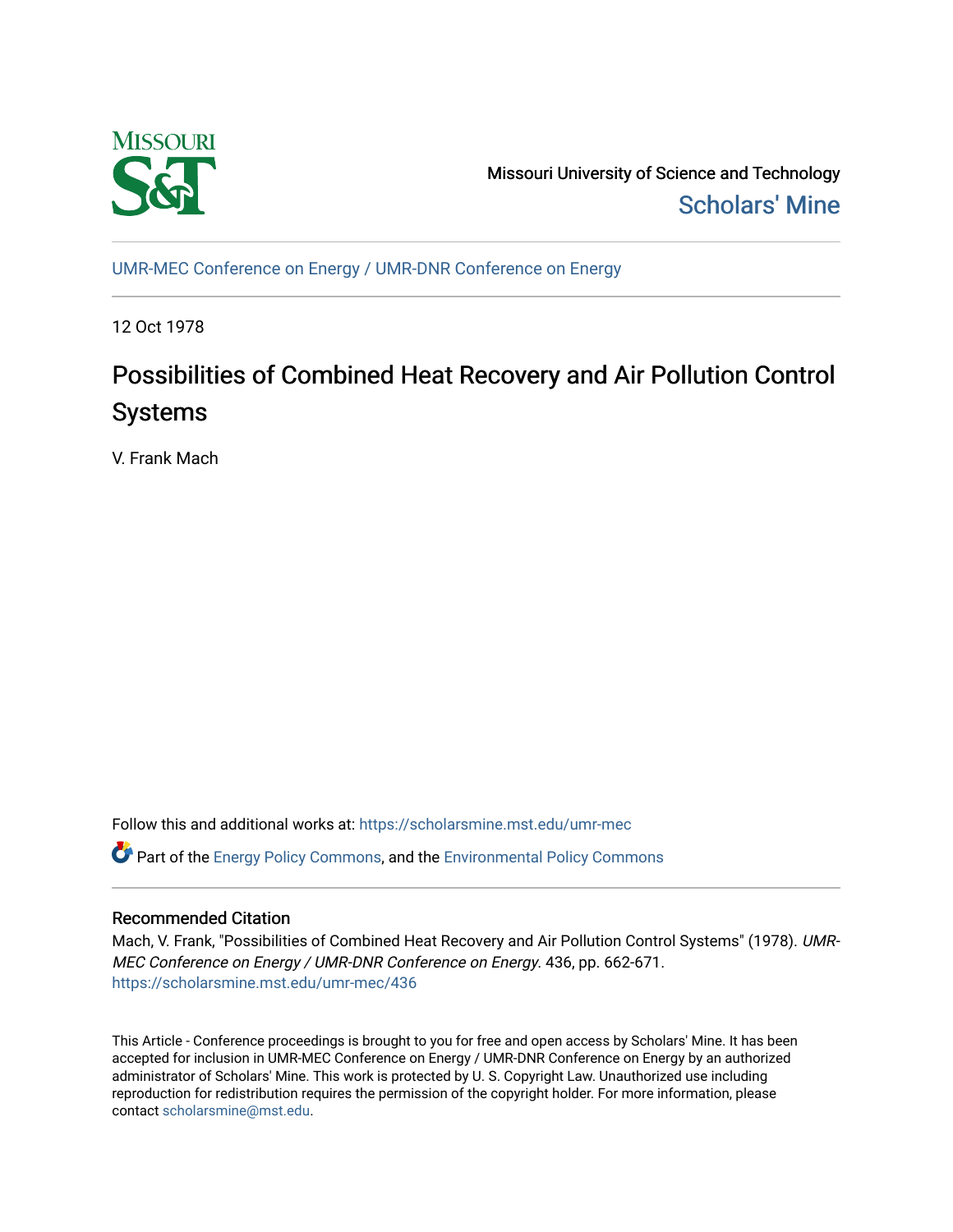## POSSIBILITIES OF COMBINED HEAT RECOVERY AND AIR POLLUTION CONTROL SYSTEMS

V. Frank Mach, Ph.D. Minnesota Energy Agency St. Paul, Minnesota

### Abstract

Combined heat recovery with air pollution control is applicable on many industrial high temperature emissions. Some methods are discussed in this paper. Two examples illustrate that such a combination offers benefit in both energy conservation and less costly protection of the environment.

### 1. INTRODUCTION

Many processes in metallurgical, chemical, petrochemical, brick, clay, glass, etc., industries produce high temperature emissions to the atmosphere. In most cases, emitted gas is polluted, usually dust loaded, and therefore, some type of air pollution control device must be provided to clean the hot gas stream.

Air pollution control is expensive, primarily due to the large volume of the gas to be cleaned, rather than the concentration of pollutants. If the gas is hot, pollution control becomes even more expensive. The temperature of hot gas must be reduced to a level which is acceptable for an air pollution control device. The high temperature is an unfavorable factor for air pollution control, since it

- increases the volume of gas that has to be cleaned.
- reduces the scope of available cleaning methods.
- requires a usage of more costly materials.
- requires special temperature controls.

In conventional practice, dilution with ambient air, spraying of water, or natural convection and radiation are the most common methods of cooling a hot gas stream before an air purification device. All of these methods are based on the degradation of heat. This heat in the hot gas stream is wasted, and in addition, an extra cost is payed for its degradation.

Today, heat has a substantionally greater value than several years ago. In light of this, it would be advantageous to recycle the heat contained in the hot gas stream to the original process or other useful applications. Heat from the gas stream can be transferred to a process gas or air (combustion air, make-up air, etc.), to liquid (feed water, processing, heating, etc.), to stream, etc., and then, the cooled gas can be cleaned.

Some estmates [R1] indicate that more than 200,000 stationary sources of air emissions  $are in the U.S. industry. There is no proven$ data about the portion of hot emissions, but it can be expected that several thousands of hot emissions are included in this amount.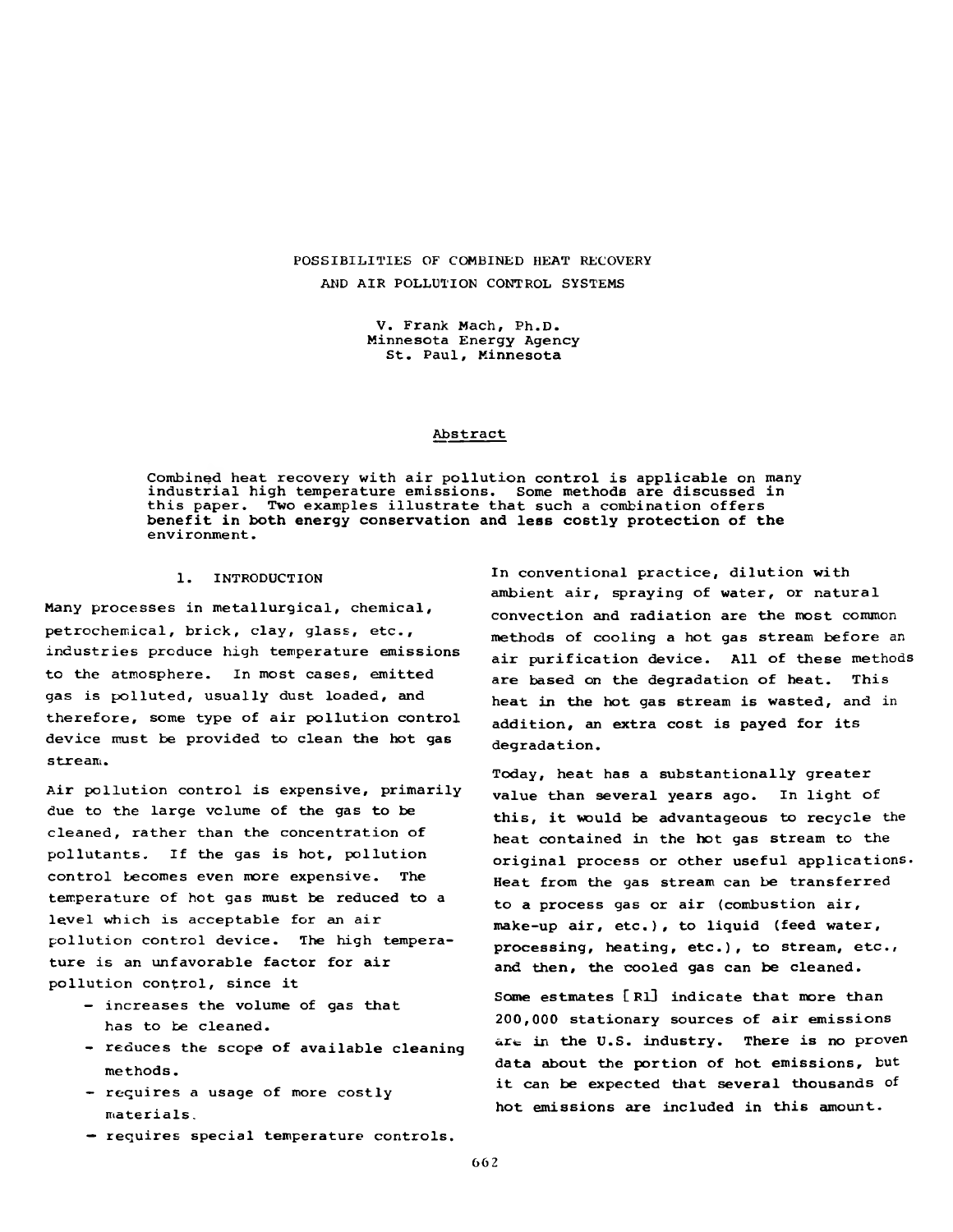On a national scale, there is a large  $2.1$  DILUTION WITH AMBIENT AIR potential for combined heat recovery and air pollution control systems. Properly reused heat from hot gas streams offers the benefit in both energy conservation and less costly protection of the environment.

> 2. CONVENTIONAL METHODS OF SOLID-GAS SEPARATION

There are several methods available for the separation of particles from emitted gas. Depending upon physical and chemical properties and local specific conditions, a cyclone, electrostatic precipitator, scrubber, fabric filter, or some combination of those, can be applied. All of these methods are known, and are proven in the practice with various degrees of satisfaction.

However, fabric filters are probably the most common air purification devices in the industry. They offer satisfactory cleaning efficiency for a wide range of particulate matter; they work with only moderate energy consumption and relatively low maintenance requirements. In addition, a fabric filter can readily be designed to allow operation to continue when maintenance is required.

An industrial fabric filter consists of a number of cloth tubes (bags) through which a gas, laden with particles, is passed. Particulates in the gas stream are collected on a fabric media, allowing the clean gas to pass through to the atmosphere. The filtration media is made from various types of natural or synthetic fibers. For filtration of high temperature industrial emissions usually synthetic fibers are used as follows:

| Material      | Maximum<br>Temperature |  |
|---------------|------------------------|--|
| Polyester     | $300^{\circ}$ F        |  |
| "Nomex" Nylon | $450$ <sup>V</sup> F   |  |
| Teflon        | $500^{\circ}$ F        |  |
| <b>Glass</b>  | $550^\circ$ I          |  |

If the temperature of a hot gas stream is higher than the above shown limits, then the hot gas must be cooled before entering the air purification device. In the conventional practice, three basic cooling methods, all based on wasting of heat, are applied.



FIG. 1: DILUTION WITH AMBIENT AIR

Cold ambient air is bled into a hot gas stream to produce a mixture having the required temperature. The system must be designed for maximum operating temperatures and for maximum flow rate of the hot gas stream. For variable operating conditions, some type of temperature control is needed. Usually a motorized damper is inserted into the inlet of the cold air, and positioned by a temperature controller of the mixture entering the filter.

With an acceptable degree of approximation, the following equation can be used for sizing:

Required volume of diluting air

$$
\text{CFM}_{a} \cong \text{SCFM}_{g} \times \frac{t_{g} - t_{f}}{t_{F} - t_{a}} \tag{1}
$$

Total volume of the mixture entering

the filter

$$
\text{CFM}_{\text{F}} \cong \text{CFM}_{\text{G}} \times \frac{460 + t_{\text{F}}}{460 + t_{\text{G}}} \times \left(1 + \frac{t_{\text{G}} - t_{\text{F}}}{t_{\text{F}} - t_{\text{a}}}\right) \cdot (2).
$$

Because of simplicity, this method is used widely. However, since a filter must be sized to handle both -- gas and diluting air stream -- the system becomes very costly if applied for high temperature (800<sup>°</sup>F or more) emissions.

### 2.2 EVAPORATIVE COOLING



FIG. 2: EVAPORATIVE COOLING

Spraying of water into a hot gas stream is more efficient than cooling with diluting air, and therefore, it is frequently employed where large amounts of cooling is required.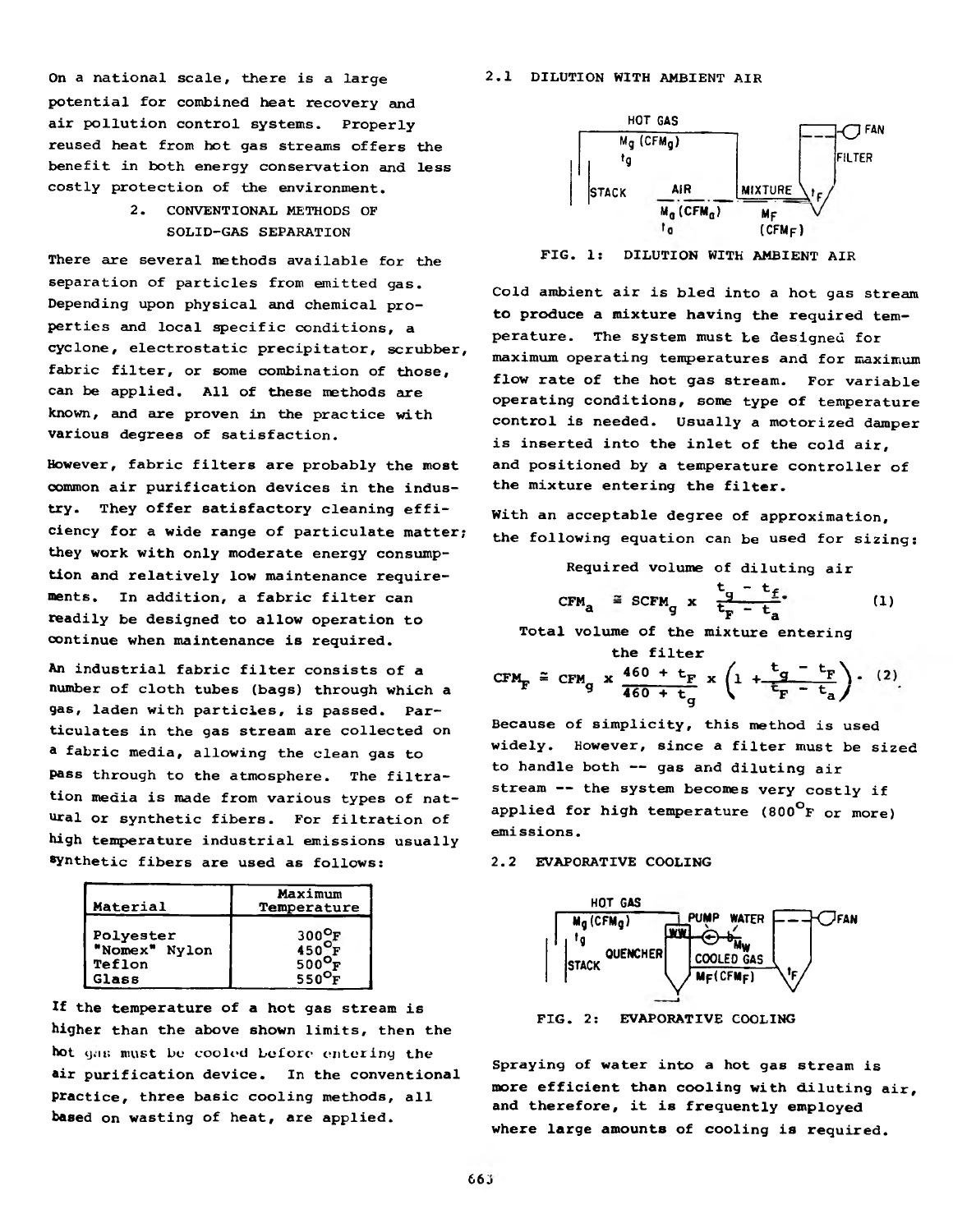Water droplets in the hot gas stream are evaporized, and each one (1) lb of water consumes approximately 1150-1200 Btu of heat. The size of droplets, temperature gradient, turbulence and retention time, are important factors for the intensity of evaporization.

The required quantity of cooling water can be estimated by the equation

$$
M_{V} \triangleq \frac{M_g}{h_{\text{water vapor}} - h_{\text{water}}}
$$
 (3)

or the rule of thumb gives for consumption of water in gallons per minute

water in gallons per minute  
GPM 
$$
\approx 2 \times 10^{-6} \times \text{SCFM}_{g} \left( t_g - t_F \right)
$$
 (4)  
and for the volume of the gas entering a

filter

$$
CFMF \approx CFMg \times \frac{520 + t_F}{520 + t_g} + 225
$$
 GOM. (5)

Evaporized water increases the moisture content of the gas that has to be cleaned. In some cases it makes cleaning more difficult, or a condensation in the filter can be reached. For large amounts of cooling, the consumption of water is considerable. If sprinklers or nozzles are applied for spraying, serious control problems can occur due to the plugging of these devices.

# 2.3 NATURAL CONVECTION AND RADIATION



FIG. 3: NATURAL CONVECTION AND RADIATION

In order to eliminate a usage of diluting air or cooling water, the hot gas is cooled by heat losses of extended ductwork between a stack and an air purification device.

A large ductwork is usually required for cooling of the gas. For instance, the experience from several installations where a dust loaded gas is cooled from  $1000^{\circ}$ F to  $500^{\circ}$ F, indicates an actual heat loss of 42" dia. duct in the range of 2200 Btu/hr/sq. ft. For heat removal of 30 x  $10^6$  Btu/hr, almost a quarter mile, such a duct is needed.

Naturally, the ductwork is costly, but there is also a considerable pressure drop, problems with space availability, etc. However, a smaller filter can be applied, since the volume of the gas that has to be cleaned is

$$
CFMF = CFMg \times \frac{460 + tF}{460 + tg}.
$$
 (6)

It can be summarized that all three conventional systems waste the entire heat content of the hot gas. In order to protect an air pollution control device against overheating, the hot gas is cooled, and for the degradation of heat, an extra cost is paid. Dilution with ambient air requires the usage of a large and costly filter; evaporative cooling requires the providing of a cooling quencher and a continuous supply of cooling water; natural convection and radiation requires extended ductwork. All these provisions are costly, and with no return on investment.

3. COMBINED HEAT RECOVERY AND AIR POLLUTION CONTROL SYSTEMS

Many high temperature processes emit gases having a temperature of 800-2300<sup>°</sup>F, even more. Many are operated 4000-6000 hours/year, some of them, namely large systems, work continuously. Large amounts of heat are available for recovery in this field.

As shown in Fig. 4, the hot gas before an air purification device can be cooled by a heat exchanger from  $t_i$  to  $t_i$ . Quantity of heat

$$
Q = M_1 \left( h_1 - h_1' \right) = M_1 \times SpH \left( t_1 - t_1' \right) \qquad (7)
$$

is a heat available for recovery. It can be transferred into appropriate cooling medium and utilized for plant needs.



FIG. 4: A HEAT RECOVERY SYSTEM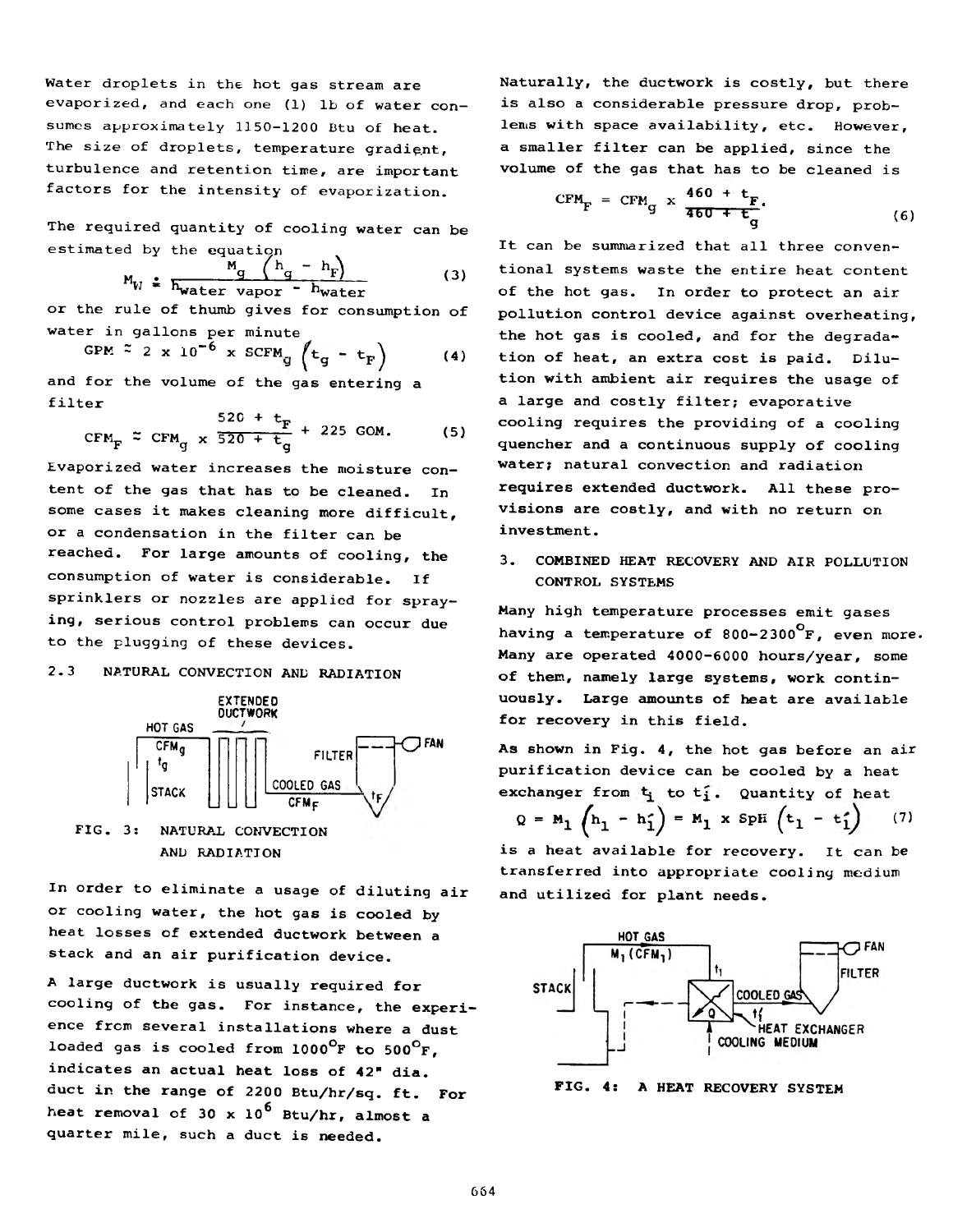Depending on specific local conditions,

various cooling medium can be used. For instance:

| Cooling Medium                      |                              | Usage                                                                                                                                         |  |
|-------------------------------------|------------------------------|-----------------------------------------------------------------------------------------------------------------------------------------------|--|
| Entering                            | Leaving                      |                                                                                                                                               |  |
| Air<br>(Gas)                        | Hot Air<br>(Hot Gas)         | combustion air for<br>furnaces, kilns, boil-<br>ers, ovens, dryers;<br>make-up air for<br>processing; make-up<br>air for ventilation,<br>etc. |  |
| Water<br>(Liquid                    | Hot Water<br>(Hot<br>Liquid) | hot water for process-<br>ing; make-up water;<br>feed water; heating &<br>ventilating, etc.                                                   |  |
| Mater<br>$($ or Con $-$<br>densate) | Steam                        | for processing; power;<br>heating; ventilating;<br>air conditioning; etc.                                                                     |  |

Such a combined system offers two advantages to a user:

- (a) Saving of energy (fuels), since the recovered heat substitutes a heat being normally generated in a furnace, boiler, etc.
- (b) Usage of a smaller and less costly filter in comparison with conventional cooling by diluting air or spraying of water.

In many cases a substantial savings can be obtained. For preliminary estimates, a graph in Fig. 5 gives an idea about possible heat recovery from a hot exhaust gas. Table 1 shows the cost of gross heat in various fuels (conversion efficiency is not included), and Table 2 shows the average cost of industrial fabric filters in 1977.



1000 SCFM OF A GAS

TABLE 1: COST OF GROSS HEAT IN SOME FUELS

| Fuel           | Heat<br>Content  | Cost of<br>Fuel    | Cost of<br><b>Heat in</b><br>Dollars/<br>Million Btu |
|----------------|------------------|--------------------|------------------------------------------------------|
| <b>Natural</b> | $1000$ Btu/      | $$1.5 - 2.5/$      | $1.5 - 2/5$                                          |
| Gas            | cu. ft.          | 1000/cu.ft.        |                                                      |
| <b>Fuel</b>    | 150,000          | $$0.35-$           | $2.3 - 3.0$                                          |
| Oil            | Btu/1b           | $0.45$ /qal.       |                                                      |
| Coal           | 12,000<br>Btu/1b | $$25-$<br>35/ton   | $1.0 - 1.5$                                          |
| Coke           | 13,000<br>Btu/1b | $$120-$<br>150/ton | $4.6 - 5.8$                                          |
| $Elec-$        | 3412             | $$0.03-$           | $8.8 - 14.7$                                         |
| tricity        | Btu/kWh          | 0.05/kWh           |                                                      |

TABLE 2: AVERAGE COST OF INDUSTRIAL FABRIC FILTERS IN DOLLARS PER CFM OF GAS TO BE CLEANED (1977)

| Air to<br>Cloth         | Flow Rate in CFM |        |        |         |      |
|-------------------------|------------------|--------|--------|---------|------|
| Ratio                   | 20,000           | 40,000 | 60,000 | 100,000 | Cost |
| $\mathbf{2}$            | 3.50             | 3.20   | 3.10   | 3.05    | PB   |
|                         | 4.20             | 3,90   | 3.80   | 3.75    | NB.  |
|                         | 0.69             | 0.57   | 0.56   | 0.56    | I    |
| $\overline{\mathbf{3}}$ | 2.83             | 2.56   | 2.46   | 2.43    | PB   |
|                         | 3.50             | 3.11   | 2.98   | 2.96    | NB   |
|                         | 0.58             | 0.42   | 0.39   | 0.38    | I    |
| 4                       | 2.12             | 1.91   | 1.85   | 1.83    | PB   |
|                         | 2.54             | 2.34   | 2.29   | 2.27    | NB   |
|                         | 0.46             | 0.32   | 0.29   | 0.28    | 1    |
| 6                       | 1.51             | 1.30   | 1.25   | 1.22    | PB   |
|                         | 1.81             | 1.62   | 1.55   | 1.50    | NB   |
|                         | 0.36             | 0.24   | 0.20   | 0.20    | I    |
| 8                       | 1.15             | 1.02   | 0.98   | 0.97    | PB   |
|                         | 1.35             | 1.21   | 1.18   | 1.17    | NB   |
|                         | 0.28             | 0.20   | 0.18   | 0.17    | 1    |

Notes: PB - cost of a filter having polyster

- bags NB - cost of a filter having nomex bags
	- I cost of thermal insulation (if required)

In above shown costs are included: cost of a filter w/bags, a screw conveyor, "high temperature provisions", explosion proof, platform and a ladder.

Erected cost: approximately 1.3 x F.O.B. cost Operating cost: approximately \$0.075/ACFM per year Maintenance cost: depends upon type of filter, filtration media, physical

and chemical properties of cleaned gas and method of operation. Therefore the maintenance cost is in the range of 10-25% of original installed cost per year.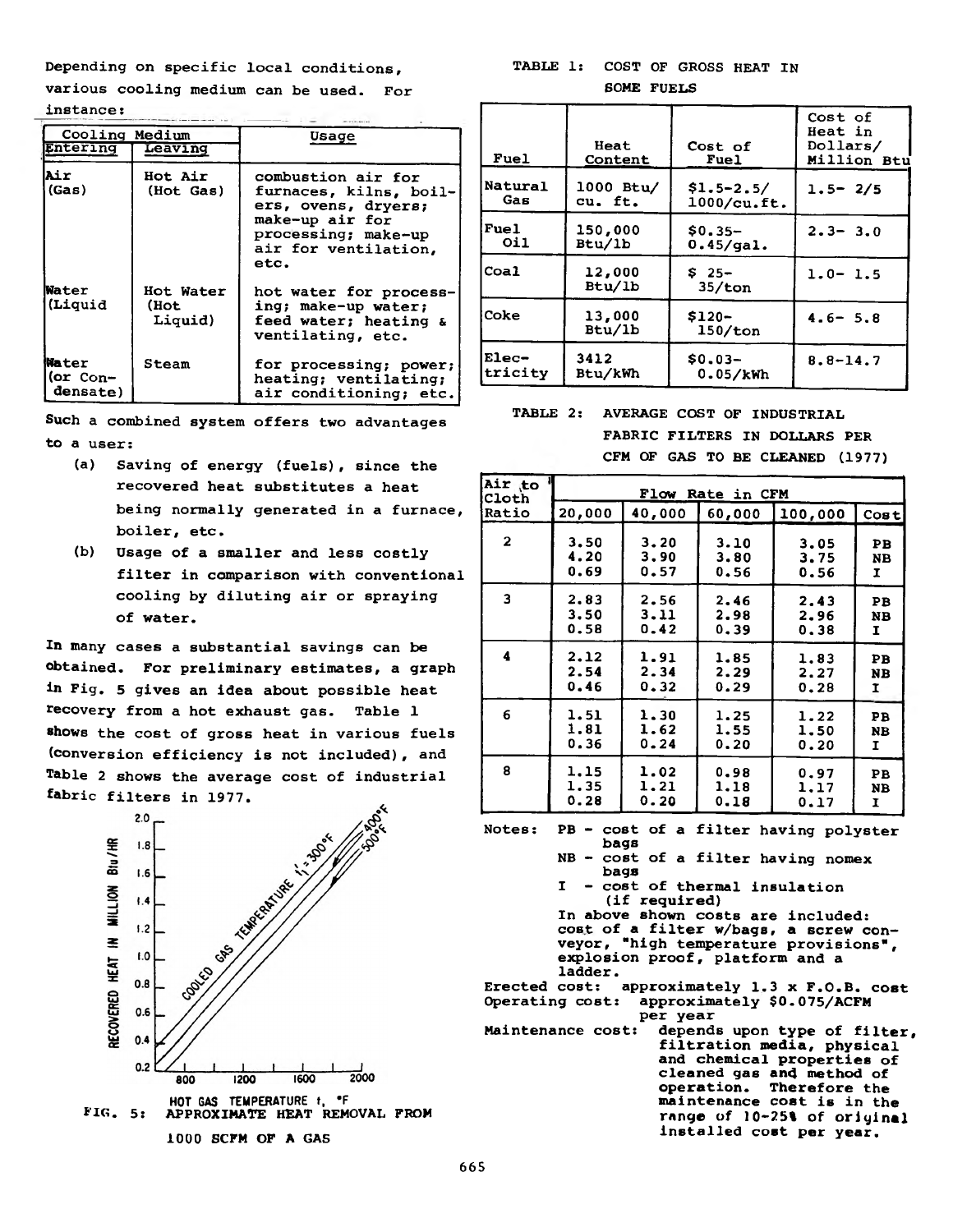### (Source: Library of General Resource Corporation, Hopkins, Minnesota)

It may be necessary, namely for large systems, to provide a technical and economic comparison of several applicable heat recovery methods or arrangements in order to obtain an optimum system for local specific conditions. In the evaluation, a system must be considered as a complex beginning at a source of waste heat and ending at heat consuming equipment, including an air purification device, and with all accessories. Criteria like space availability, reliability, and maintenance requirement also are important for final selection of the system.

It should be considered that we are dealing with a high temperature emission which must be provided with an air pollution control in any case. Air pollution control, a base of the combined system. Heat recovery is a practical substitution of conventional cooling systems, and recovered heat is a byproduct .

A part cf the waste heat from a high temperature emission can be utilized for preheating of process air or gas. A typical example is, for instance, preheating of air for combustion processes. It can be applied for kilns, furnaces, ovens, dryers, calcinators, etc.

Gas-to-air heat recovery is usually a nonpressure system since both, exhaust gas and preheated air, are exposed to a pressure of several inches of WC. It simplifies the requirements on the construction of a heat exchanger and its tightness. Nevertheless, crcsscontamination of both streams is undesirable.

Although many types of gas-to-gas heat exchangers are available on the market, many of them are not suitable to handle high temperature, dust loaded gases. For instance:

Heat wheels (see diagram in Fig. 6) where applied for the preheating of combustion air for a remelt aluminum furnace. It was expected that the air for the combustion will be preheated to 1000-1100°F by a flue gas having a temperature of 1500-1800°F. After a few days of operation, the stainless

steel wheels were plugged by dust, deformed, and completely destroyed. \\_\_\_\_/





Heat pipes (see Fig. 7) normally have 6 to 15 fins per inch are also sensitive on cleanliness of the gas. In addition, their usage is limited to approximately 600°f .





Plate-fin heat exchangers (see Fig. 8) can be applied for higher temperatures, if constructed of sufficient material. However, they can be easily plugged by dust in a hot gas stream.



FIG. 8: PLATE-FIN HEAT EXCHANGER

Fouling, or even plugging, is a difficult problem for many heat exchangers. Although some cleaning devices are available, the **best** way is a prevention of fouling. For that is needed:

(a) Dust loaded gas shall be dry. In order to eliminate condensation in the gas or on heat transfer **surfaces,** the gas should not be cooled below  $400 - 350$ <sup>O</sup>F.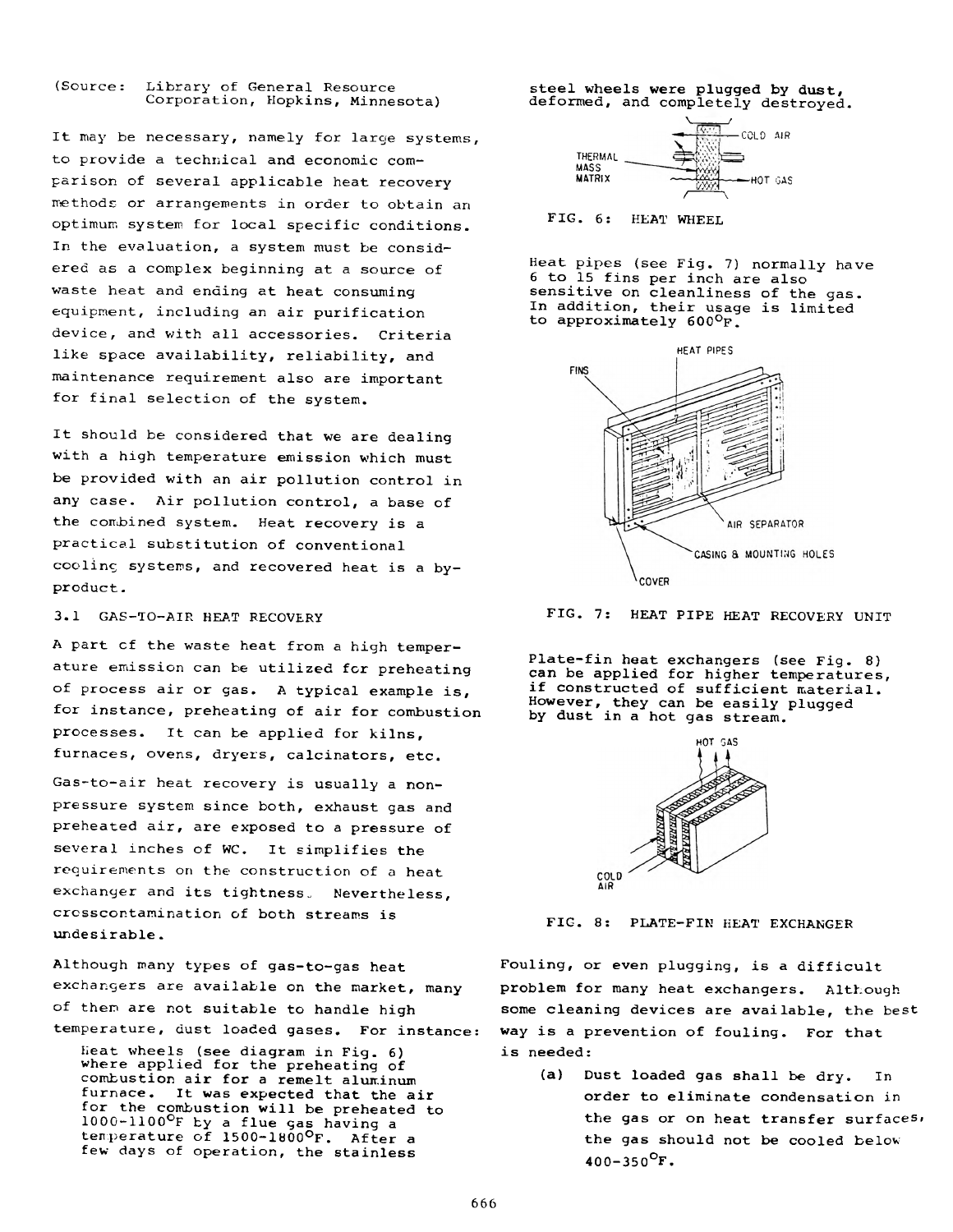- (b) Dust loaded gas shall have enough high (conveying) velocity, roughly in the range of 3000 FPM. However, too high velocity increases pressure drop and it might develop erosion of the material in some local regions, like in the gas turns, etc. Some limits are shown in Table 3.
- TABLE 3: DESIGN GAS VELOCITY THROUGH NET FREE FLOW AREA IN HEAT EXCHANGER TO PREVENT DUST EROSION

| Type of<br><b>Exhaust Gas</b>    | Maximum<br>Velocity, FPM |  |  |
|----------------------------------|--------------------------|--|--|
| Combustion of<br>pulverized coal | 4500                     |  |  |
| Combustion of<br>coal on stoker  | 3000-3600                |  |  |
| Combustion in<br>cyclone furnace | 5000                     |  |  |
| Blast-furnace gas                | 4500-6000                |  |  |
| Gas with sand dust               | 3000-3600                |  |  |
| Gas with cement dust             | 2700-3000                |  |  |
| Gas with clay dust               | 3000-4000                |  |  |

(c) Passages for the conveying of dust loaded gases shall be straight and smooth.

The experience indicates that only tubular and plate type heat exchangers are suitable for the handling of dust loaded gases.

A tublar heat exchanger is essentially a nest of straight tubes expanded into tube sheets and enclosed in a suitably reinforced steel casing, and provided with gas and air inlet and outlet openings. The flow of hot gas through straight tubes is preferred. The smaller the diameter of the tubes, the more compact the heater. However, it is not recommended to use tubings less than 2-1/2 in. in diameter for dust loaded gases.

Plate type exchangers (see Fig. 9) use thin, flat, parallel plates with alternate wide and narrow spacing to match gas and air flow rates, a counter-flow arrangement is Preferred.



FIG. 9: PLATE TYPE HEAT EXCHANGER

Plate type heat exchangers are designed for low pressure applications (only 30-50 in. WC or less), but perform very well in handling dust loaded gases.

Generally, the gas—to—air heat exchangers are large in size. Reasons for that are: (1) low overall heat transfer coefficient (usually in the range of  $U = 2-4$  Btu/sq.  $ft/hr/$  $F$ ); and (2) large volumes of gas or air are handled on both sides of the heat transfer surface.

Material for the construction of the heat exchanger has to be selected by physical and chemical properties of the gas. If only a temperature is a determining factor, then the following materials are applicable:

| carbon steel                      | up to $1000^{\circ}$ F |
|-----------------------------------|------------------------|
| alloys $18-208$<br>$Cr, 8-108$ Ni | up to $1600^{\circ}$ F |
| alloys $18-268$<br>Cr, 18-22% Ni  | up to $2000^{\circ}$ F |

However, for the final selection of material, a manufacturer of equipment shall be responsible.

At least one interesting application of gasto-air heat recovery combined with an air pollution control is shown in the Appendix 1. It can be seen that a hot exhaust gas, having even high dust concentration, can be successfully handled by a gas-to-air heat exchanger. Profitability of the system is remarkable.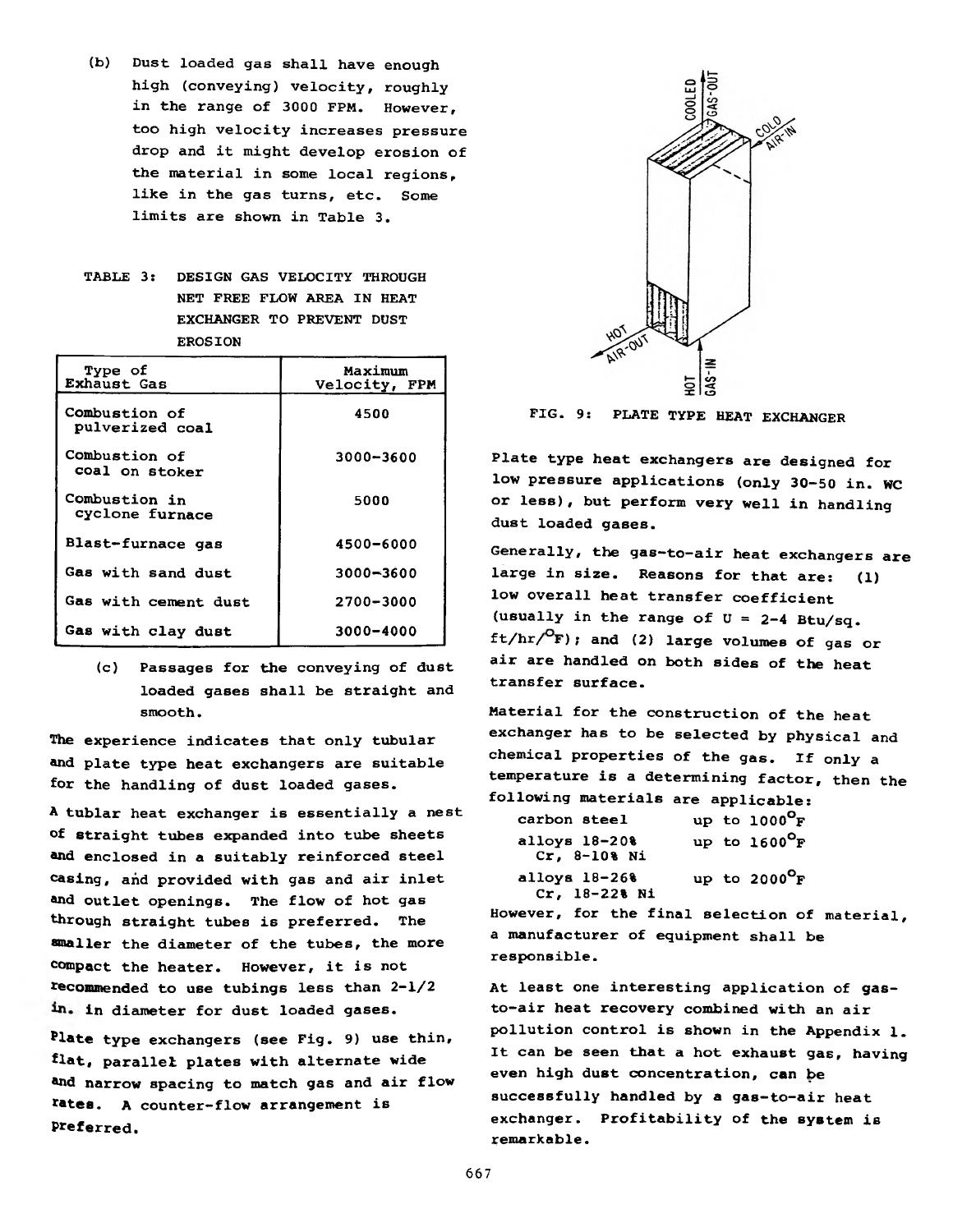### 3.2 GAS-TO-LIQUID HEAT RECOVERY

In some cases, it would be more practical to transfer a part of the waste heat into water or another liquid needed for processing, heating or cooling, etc. While air or gas are not good media for the transporting of heat (a large ductwork is needed), in hot water the heat can be easily transported for a long distance. Another advantage of water is accumulation of heat in the distribution system. Finally, a special tank can be provided for the storage of heat, where nonuniform consumption or generation ®f waste heat occurs.

Gas-water heat exchangers are very well developed, and there is great experience with them, namely in the boiler industry. Frequently, these exchangers are constructed in a form of steel tube coils, provided with an enclosure and provisions for water and gas inlet - outlet connections. Inside of the tubes is heated water, thus permitting the use of heat exchangers also for high pressures, and outside of the tubes is a hot gas.

Because of dust loaded hot gas, it is essential to keep the metal temperature safely above the dew point of the gas in order to minimize fouling and possible corrosion problems. Such a temperature depends upon the composition of the gas. For instance, for exhaust gas (flue gas) from combustion, the Babcock and Wilcox Co. recommend the minimum metal temperatures as shown in Fig. 10.

The heat transfer surface can be constructed of plain tubes, or extended surface tubes, being provided with some type of fins on outside diameter. The solid contact of fins with a tube is essential for a good heat transfer. Generally it is not recommended to use more than 2-3 fins/inch for handling dust loaded gases. The cleaning of the external surface can be provided by various types of soot blowers using high pressure steam (usually 100 Psi or more) or compressed air as a cleaning medium.





The relationship between the heat available for heat recovery and the quantity of heated water is given by the equation

$$
Q = M_g \times SpH_g(t_g - t_g) M_w(t_w - t_w)
$$
 (8)

where subscripts "g" and "w" designate gas and water.

3.3 UTILIZATION OF WASTE HEAT FOR GENERATION OF STEAM

Where practical, a part of normally wasted heat can be utilized for generation of steam as shown in Fig. 11. All or part of the steam requirements of a plant may be provided by waste heat boilers.



FIG. 11: UTILIZATION OF WASTE HEAT FOR GENERATION OF STEAM

There is a good experience in the construction of waste heat boilers and many types are available. For instance: Gas-tube boilers for relatively clean gases and for pressures of steam usually below 200 psi; Water-tube boilers, applicable also for higher pressures of steam, for relatively clean, or dust laden gases if provided with soot blowers; and Bent-tube boilers for heavy dust loadings, etc. In order to meet many variations in industrial applications, practically each waste heat boiler is custom designed.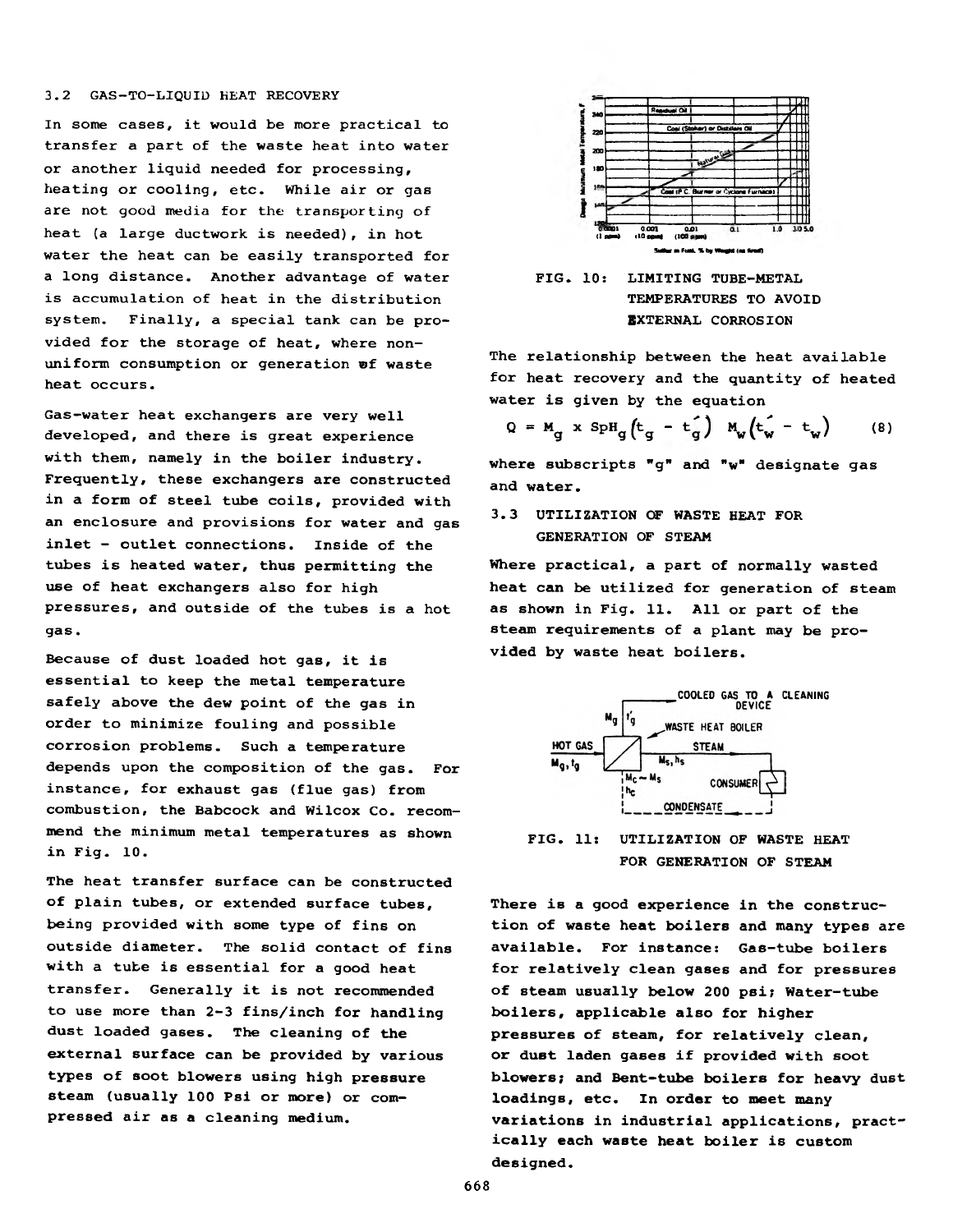Application of waste heat boilers is usually profitable for a continuously discharged gas having a temperature of 1000<sup>°</sup>F or higher.

Quantity of the steam generated from waste heat can be estimated by the equation

$$
M_{S} = \frac{M_{q} \times SpH_{q}(t_{q} - t_{q})}{h_{S} - h_{C}}
$$
 (9)

Appendix 2 gives a simplified comparison of a conventional air pollution control system with a combined heat recovery using a waste heat boiler for cooling of the hot gas before a bag-house. It is evident that such a combination can fully pay expense on air pollution control, it can even be profitable for a user. And, conserved fuel is a bonus for all of us.

### 4 CONCLUSIONS

As a nation, we pay annually some 45 billion dollars for imported fuels, and several billion dollars on the protection of our environment. It hurts our economy. It may affect our lifestyle and our future.

Therefore, all means resulting in energy conservation and reduction of nonproductive expenses on environmental control shall be verified, evaluated and applied, where practical. Combined heat recovery and air pollution control represents a new departure from past practice. It is applicable on nany industrial high temperature emissions, and two cases illustrate that it offers benefits in both energy conservation and less costly protection of the environment.

### USED SYMBOLS

CFM, ACFM, SCFM - gas flow rate in cubic feet per minute M - mass flow in pounds per hour Q - quantity of heat in Btu/hr  $S_p$ H - specific heat in Btu/lb<sup>O</sup>F h - enthalpy in Btu/lb t - temperature in °F REFERENCES

### 1. Iron Age, February 20, 1978, Pg. 48

**2. Babcock and Wilcox, "Steam, its** Generation and Use", 38th Edition, N.Y. 1972.

### APPENDIX 1: ONE EXAMPLE OF A GAS-TO-AIR HEAT RECOVERY COMBINED WITH AIR POLLUTION CONTROL IN A KAOLIN PROCESSING PLANT

Hot flue gas from a calcinator was originally cooled by dilution with ambient air, and then cleaned by a bag-house (see Fig. Al-a). Later, the company became interested in increasing the production, but the existing filter was unable to clean larger volumes of the gas.



**lx COMBINED HEAT RECOVERY AND AIR POLLUTION CONTROL SYSTEM**

FIG. Als ONE EXAMPLE OF COMBINED HEAT RECOVERY AND AIR POLLUTION CONTROL SYSTEM IN A KAOLIN PLANT

In order to reduce the quantity of diluting air, a forced draft cooler of the gas was provided. A tubular gas-to-air heat exchanger having 2 3/4-in. diameter tubing was installed. Results were unsatisfactory because of heavy fouling and even periodical plugging of some tubes.

Finally, the system was provided with two plate type heat exchangers as shown in Fig. Al-b. The unit #1, being constructed of stainless steel, is the heat recovery unit for the preheating of combustion air. It returns to the process approximately 6 mill. Btu/hr of waste heat, continuously. Because only a portion of waste heat can be transferred into combustion air, the second heat exchanger being constructed of carbon steel, cools the flue gas before an existing baghouse.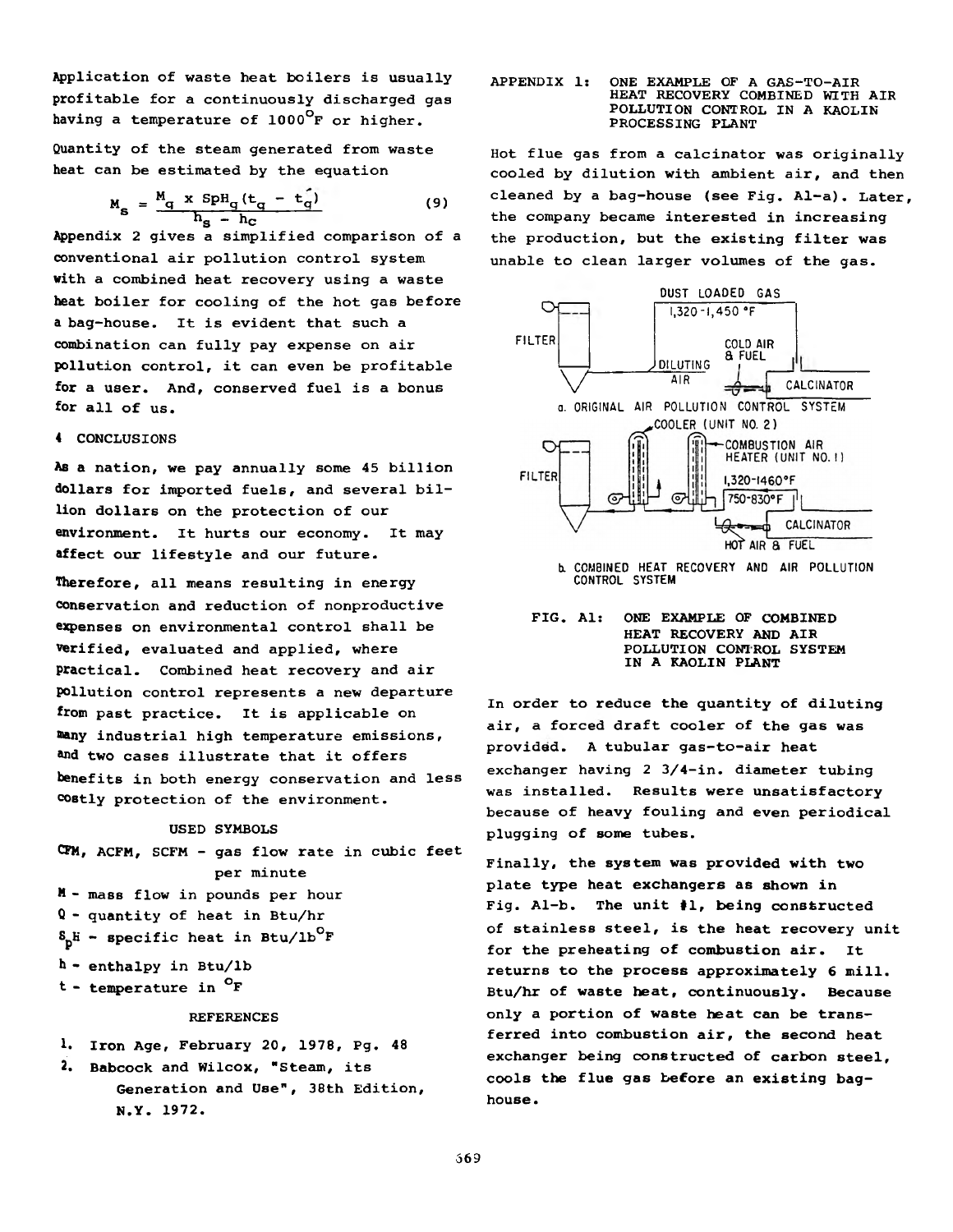Due to the limited space availability, the exchangers are installed vertically in a U-shape. The height of the units is 51 feet, clearance between heat transfer plates is approximately 2 1/2 in. The system performs very well and is practically maintenance free.

```
Some data available for release:
Hot gas: flue gas with kaolin dust, con-
           centration 97 gr/SCF.
Unit #1: hot gas inlet . . . 1460-1320^{\circ}F
           hot gas outlet . . 
620- 700°F
          combustion air
              inlet........ 110^{\circ}F
          combustion air
              outlet . . . . 830- 750^{\circ}F
          recovered heat,
              Btu/hr . . . (6.5-8.0) \times 10^6Unit #2: hot gas inlet . . . 620 - 700^{\circ}F
          hot gas outlet . . 230 - 330^{\circ}F
```
### Results:

- 1. Increased production in the ratio 70/40 = 1.75 times.
- 2. Consumption of natural gas increased  $190/180 = 1.056$  only.
- 3. ROI 1 year approximately.



FIG. A2: PLATE TYPE HEAT EXCHANGER IN A KAOLIN PLANT

APPENDIX 2: A BRIEF COMPARISON 01 TWO AIR POLLUTION CONTROL SYSTEMS

- *1.* A conventional system using extended ductwork for cooling of the hot gas.
- 2. A combined heat recovery and air pollution control, generating process steam from waste heat.
- Problem: A kiln emits 150,000 ACFM of the flue gas at  $1000^\circ$ F. The gas, having 3-4 grains/ cu. ft. of fine dust, 40-50% by weight size particles less than 10 microns has to be cleaned by a bag-house allowing continuous operation of the system. A maximum air-to-cloth ratio of 2 is required.

The particular plant has a powerhouse generating 60,000-80,000 lb/hr of steam 200 psi, 480°F continuously, for processing. Existing boilers consume approximately 9.5 gal. of oil #6 for generation 1000 lb of steam. Present cost of oil #6 is \$0.32/gallon, cost of generated steam is approximately \$3.15/1000 lb.